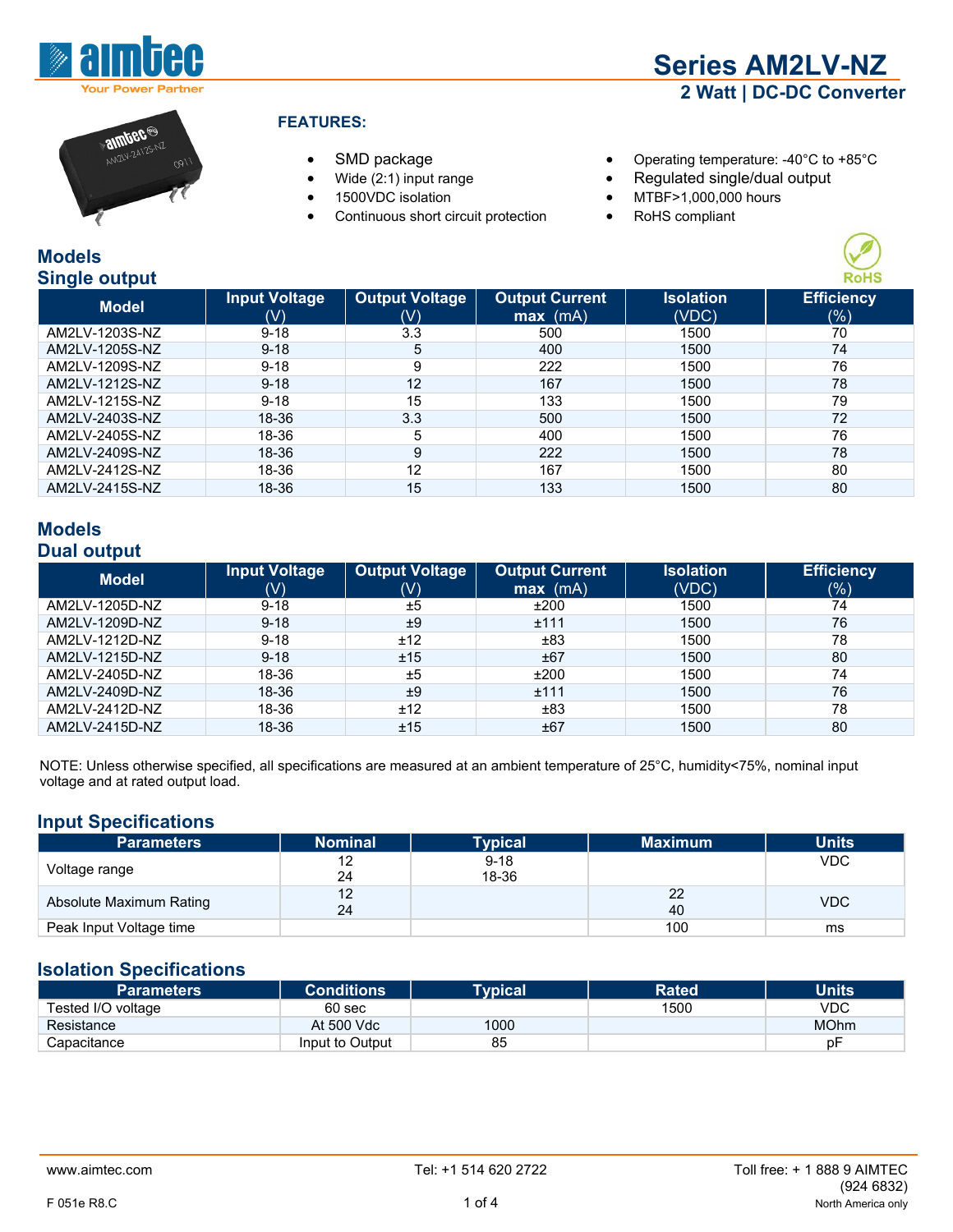

**Series AM2LV-NZ Series AM2LV-NZ 2 Watt | DC-DC Converter** 

# **Output Specifications**

| <b>Parameters</b>                | <b>Conditions</b>                                                   | <b>Typical</b> | <b>Maximum</b> | <b>Units</b>       |  |
|----------------------------------|---------------------------------------------------------------------|----------------|----------------|--------------------|--|
| Voltage accuracy                 |                                                                     | ±5             |                | $\%$               |  |
| Short Circuit protection         | Continuous                                                          |                |                |                    |  |
| Short circuit restart            | Auto-Recovery                                                       |                |                |                    |  |
| Line voltage regulation (Single) | From Low in to High In                                              | ±0.5           |                | $\%$               |  |
| Load voltage regulation (Single) | From 10% to 100% load                                               | ±1             |                | $\%$               |  |
| Load voltage regulation (Dual)   | From 10% to 100% load<br>Each output loaded within 5% of each other | ±5             |                | $\%$               |  |
| Temperature coefficient          |                                                                     | ±0.03          |                | $%$ <sup>o</sup> C |  |
| Ripple & Noise *                 | 20MHz Bandwidth with 10% load                                       | 75             |                | mV p-p             |  |
| Minimum Load Current**           |                                                                     | 10             |                | % of Max           |  |

**\*** Test Ripple & Noise by "Parallel Cable Method" as described in Application Note "Ripple and Noise Measurement of Brick & POL DC-DC Converters" available on Aimtec's website www.aimtec.com. Converters are designed to operate with a minimum load of 10%. If converter is operated with a load less than 10% the ripple will increase.

**\*\*** Operation under 10% load will not damage the converter; However, not all specifications will be met.

#### **General Specifications**

| <b>Parameters</b>                  | <b>Conditions</b>                                                     | <b>Typical</b>      | <b>Maximum</b> | <b>Units</b> |
|------------------------------------|-----------------------------------------------------------------------|---------------------|----------------|--------------|
| Switching frequency                | 100% load                                                             | 300                 |                | <b>KHz</b>   |
| Operating temperature              |                                                                       | $-40$ to $+85$      |                | $^{\circ}C$  |
| Storage temperature                | $-55$ to $+125$                                                       | $^{\circ}$ C        |                |              |
| Maximum case temperature           |                                                                       |                     |                | $^{\circ}$ C |
| Derating                           | Above 71 <sup>°</sup>                                                 | 2.9                 |                | $% /$ °C     |
| Cooling                            |                                                                       | Free Air Convection |                |              |
| Humidity                           |                                                                       |                     | 95             | %RH          |
| Case material                      |                                                                       |                     |                |              |
| Weight                             | 5.2                                                                   |                     | g              |              |
| Dimensions $(L \times W \times H)$ | $0.94 \times 0.54 \times 0.32$ inches 23.86 x 13.70 x 8.20 mm         |                     |                |              |
| <b>MTBF</b>                        | $>1,000,000$ hours (MIL-HDBK -217F, Ground Benign, $t=+25^{\circ}C$ ) |                     |                |              |
| Maximum Soldering Temperature      | 1.5mm from case for 10 seconds                                        |                     | 245            | $^{\circ}$ C |

## **Pin Out Specifications**

| Pin                             | <b>Single</b> | <b>Dual</b> |  |  |
|---------------------------------|---------------|-------------|--|--|
|                                 | - Vin         | - Vin       |  |  |
| 7                               | NC.           | <b>NC</b>   |  |  |
| 8                               | NC.           | Common      |  |  |
| $\overline{9}$                  | +Vout         | +Vout       |  |  |
| 10                              | - Vout        | -Vout       |  |  |
| 16                              | + Vin         | + Vin       |  |  |
| $\overline{N}$<br>nat aannaatad |               |             |  |  |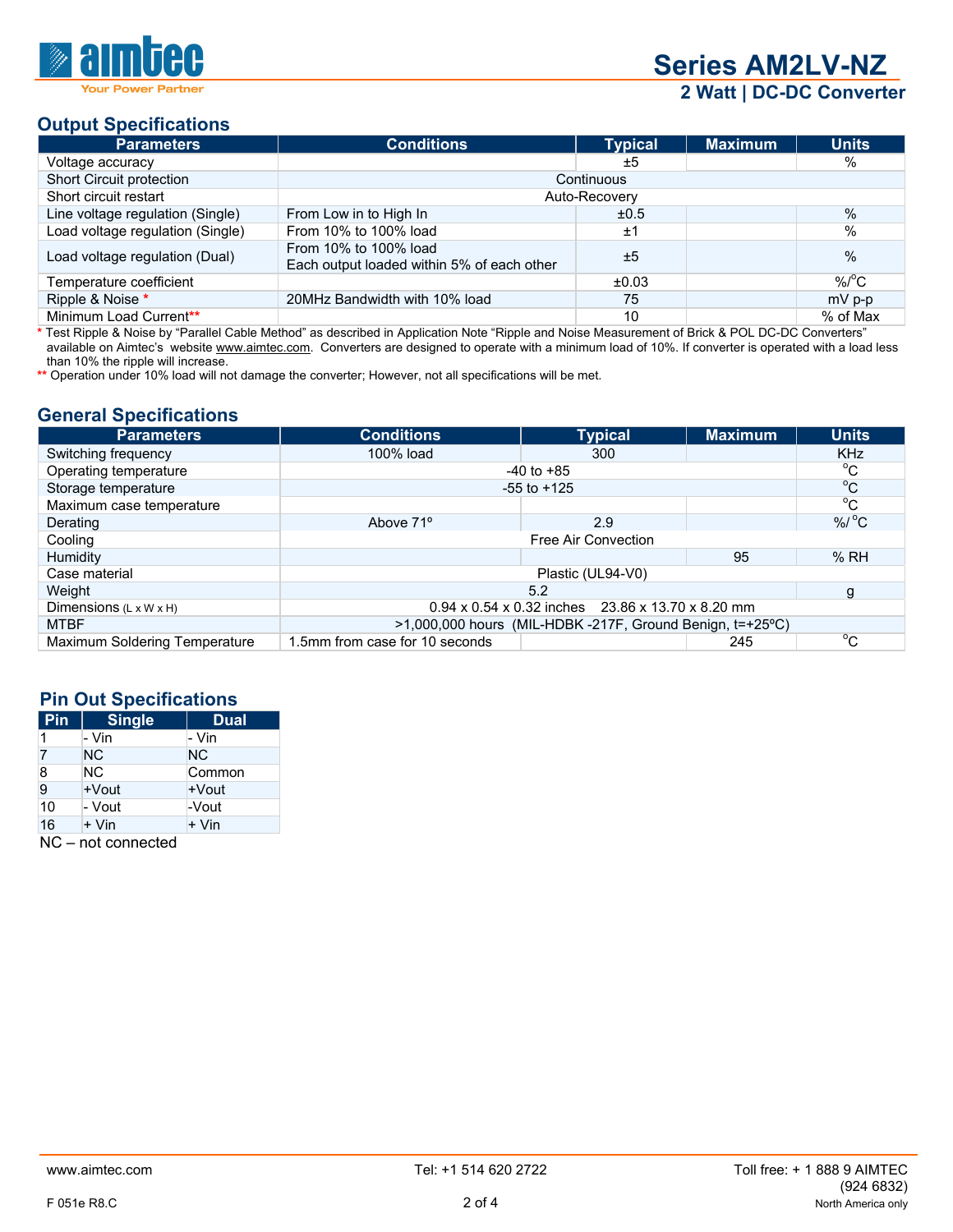



# **Dimensions**